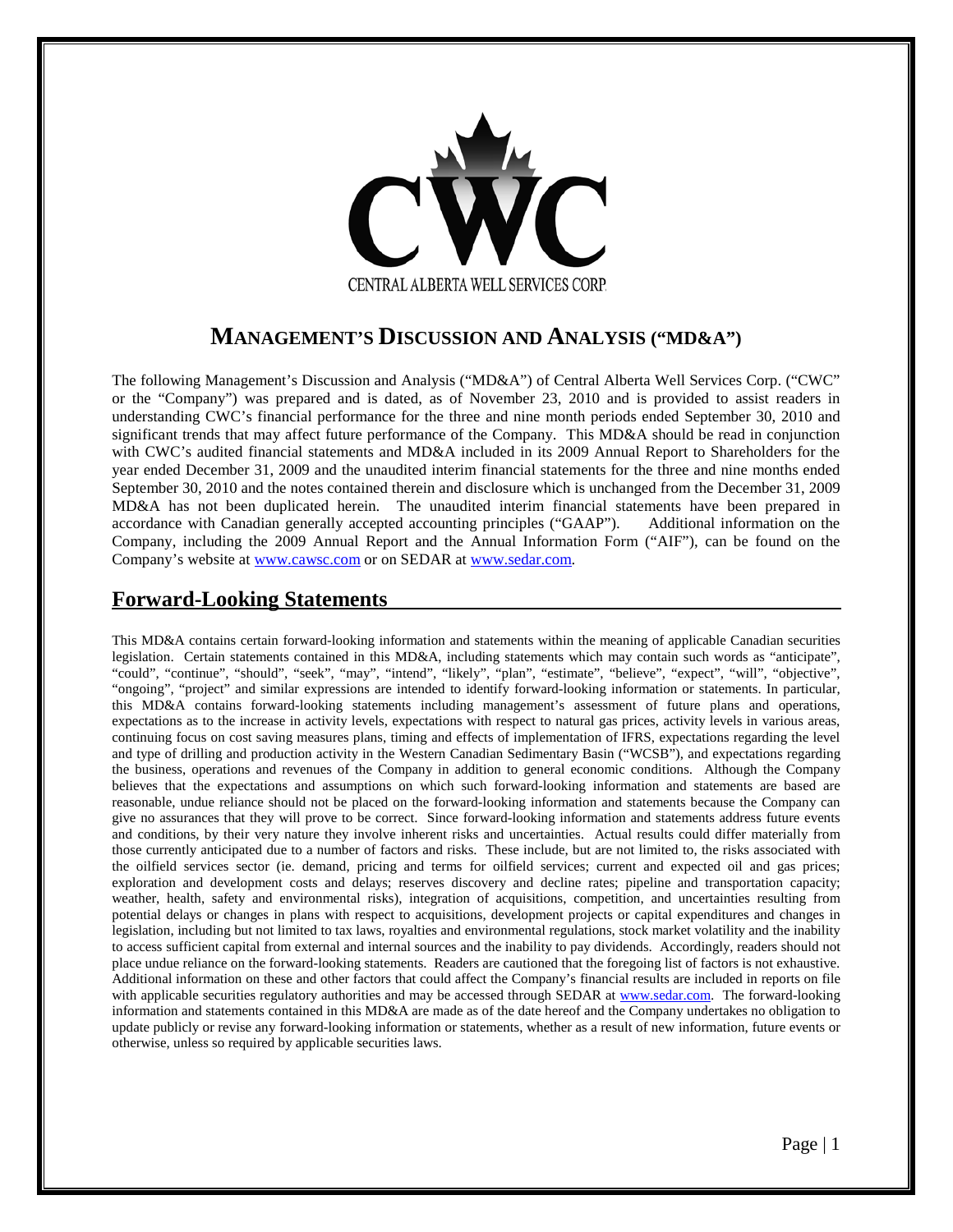## **Corporate Overview**

CWC is a growth-oriented oilfield services company which offers a broad range of well services and facilitation of related activities for the completion and production of oil and gas wells throughout the WCSB. The Company has two reporting segments, Well Servicing and Other Oilfield Services. The Well Servicing segment includes Service Rigs and Coil Tubing. The Other Oilfield Services segment includes Snubbing, Nitrogen, Testing and Rental activities.

The Company's corporate office is located in Calgary, Alberta, with its main operating centre located in Red Deer, Alberta. CWC has Alberta branch offices in Provost, Brooks, Grande Prairie, and Whitecourt and a Saskatchewan branch office in Weyburn.

The Company's fleet currently consists of 46 service rigs, eight (8) coil tubing units, eight (8) snubbing units, 14 nitrogen pumpers and tankers and 12 pressure testing packages. The Company's commitment to maintaining a young and modern fleet with leading edge technology continues to stand out in an industry characterized by ageing equipment infrastructure.

The Company's shares trade on the TSX Venture Exchange under the symbol "CWC".

## **Highlights for the Third Quarter Ended September 30, 2010**

- **Revenue** Revenue increased to \$16.4 million for Q3 2010 compared to \$10.3 million for Q3 2009.
- **EBITDAS <sup>1</sup>** EBITDAS increased to \$3.3 million for Q3 2010 compared to \$(0.4) million for Q3 2009.
- **Funds From Operations <sup>2</sup>** Funds from operations increased to \$2.6 million for Q3 2010 compared to \$(1.6) million for Q3 2009.
- **Net Loss** Net loss decreased to \$(0.9) million for Q3 2010 compared to \$(5.2) million for Q3 2009.
- **Working Capital (excluding Debt)<sup>3</sup>** Working capital (excluding Debt) increased to \$10.0 million as at September 30, 2010 compared to \$7.7 million for December 31, 2009.
- **Total Long-term Debt**

Total long-term debt decreased to \$29.7 million as at September 30, 2010 compared to \$31.7 million for December 31, 2009.

**1,2, 3** See corresponding footnote under Financial Highlights.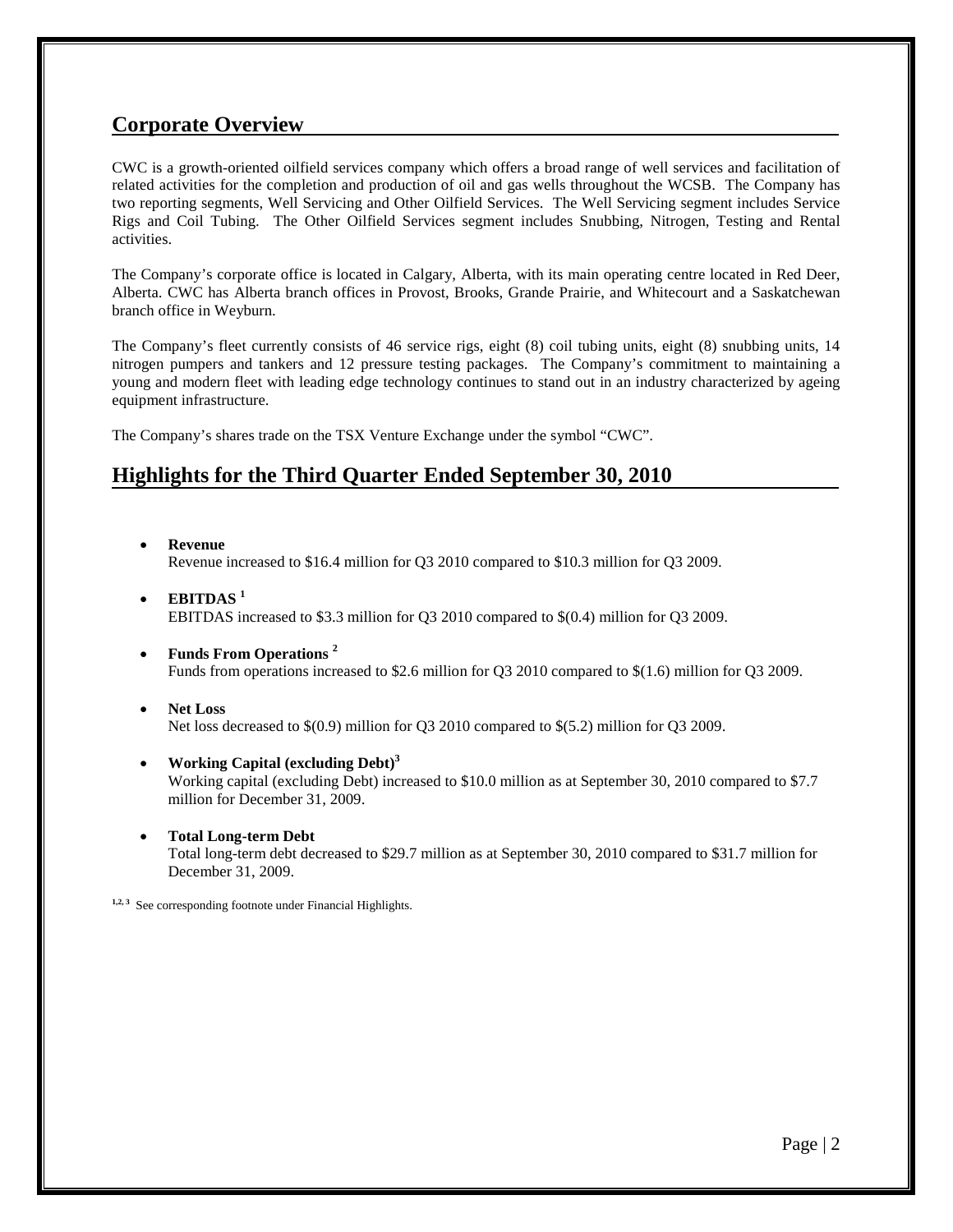## **Financial Highlights**

|                                                                 | <b>THREE MONTHS ENDED</b><br><b>SEPTEMBER 30,</b> |          | <b>NINE MONTHS ENDED</b><br><b>SEPTEMBER 30,</b> |               |  |
|-----------------------------------------------------------------|---------------------------------------------------|----------|--------------------------------------------------|---------------|--|
| \$ thousands, except per share amounts, margins and ratios      | 2010                                              | 2009     | 2010                                             | 2009          |  |
| <b>FINANCIAL RESULTS</b>                                        |                                                   |          |                                                  |               |  |
| Revenue                                                         | $\sqrt{\ }$<br>$16,413$ \$                        | 10,259   | $\sqrt{\ }$<br>45,789                            | 35,693<br>-\$ |  |
| EBITDAS <sup>1</sup>                                            | 3,263                                             | (383)    | 7,422                                            | 1,121         |  |
| EBITDAS margin $(\%)$ <sup>1</sup>                              | 20%                                               | (4)%     | 16%                                              | 3%            |  |
| Funds from (used in) operations $2$                             | 2,629                                             | (1,566)  | 5,103                                            | (1,736)       |  |
| Net loss                                                        | (905)                                             | (5,235)  | (5,177)                                          | (11,703)      |  |
| Net loss margin (%)                                             | (6)%                                              | $(51)$ % | (11)%                                            | (33)%         |  |
| Per share information                                           |                                                   |          |                                                  |               |  |
| Weighted average number of shares outstanding                   | 158,739                                           | 27,187   | 159,033                                          | 27,193        |  |
| EBITDAS <sup><math>1</math></sup> per share - basic and diluted | 0.02                                              | (0.01)   | 0.05                                             | 0.04          |  |
| Funds from (used in) operations per share - basic and diluted   | 0.02                                              | (0.06)   | 0.03                                             | (0.06)        |  |
| Net loss per share - basic and diluted                          | (0.01)                                            | (0.19)   | (0.03)                                           | (0.43)        |  |
|                                                                 | September 30, December 31,<br>2010                | 2009     |                                                  |               |  |
| FINANCIAL POSITION AND LIQUIDITY                                |                                                   |          |                                                  |               |  |
| Working capital (excluding debt) <sup>3</sup>                   | 10,050                                            | 7,711    |                                                  |               |  |
| Working capital (excluding debt) ratio                          | 2.6:1                                             | 2.3:1    |                                                  |               |  |
| <b>Total assets</b>                                             | 128,433                                           | 134,481  |                                                  |               |  |
| Total long-term debt                                            | 29,684                                            | 31,730   |                                                  |               |  |
| Shareholders' equity                                            | 92,440                                            | 96,774   |                                                  |               |  |

1. EBITDAS (earnings before income tax, depreciation and stock based compensation) is calculated from the statement of income (loss) as revenue less operating costs and general and administrative expenses, exclusive of stock based compensation costs, and is used to assist management and investors in assessing the Company's ability to generate cash from operations. EBITDAS is a non-GAAP measure and does not have any standardized meaning prescribed by GAAP and may not be comparable to similar measures provided by other companies. See "Reconciliation of Non-GAAP Measures".

<sup>2.</sup> Funds from operations is defined as cash from operating activities before changes in non-cash working capital. Funds from operations and funds from operations per share are measures that provide investors additional information regarding the Company's liquidity and its ability to generate funds to finance its operations. Funds from operations and Funds from operations per share do not have any standardized meaning prescribed by GAAP and may not be comparable to similar measures provided by other companies. See "Reconciliation of Non-GAAP Measures".

3. Working capital (excluding debt) is calculated based on current assets less current liabilities excluding the current portion of long-term debt. Working capital is used to assist management and investors in assessing the Company's liquidity and its' ability to generated funds. Working capital (excluding debt) does not have any meaning prescribed by GAAP and may not be comparable to similar measures provided by other companies. See "Reconciliation of Non-GAAP Measures".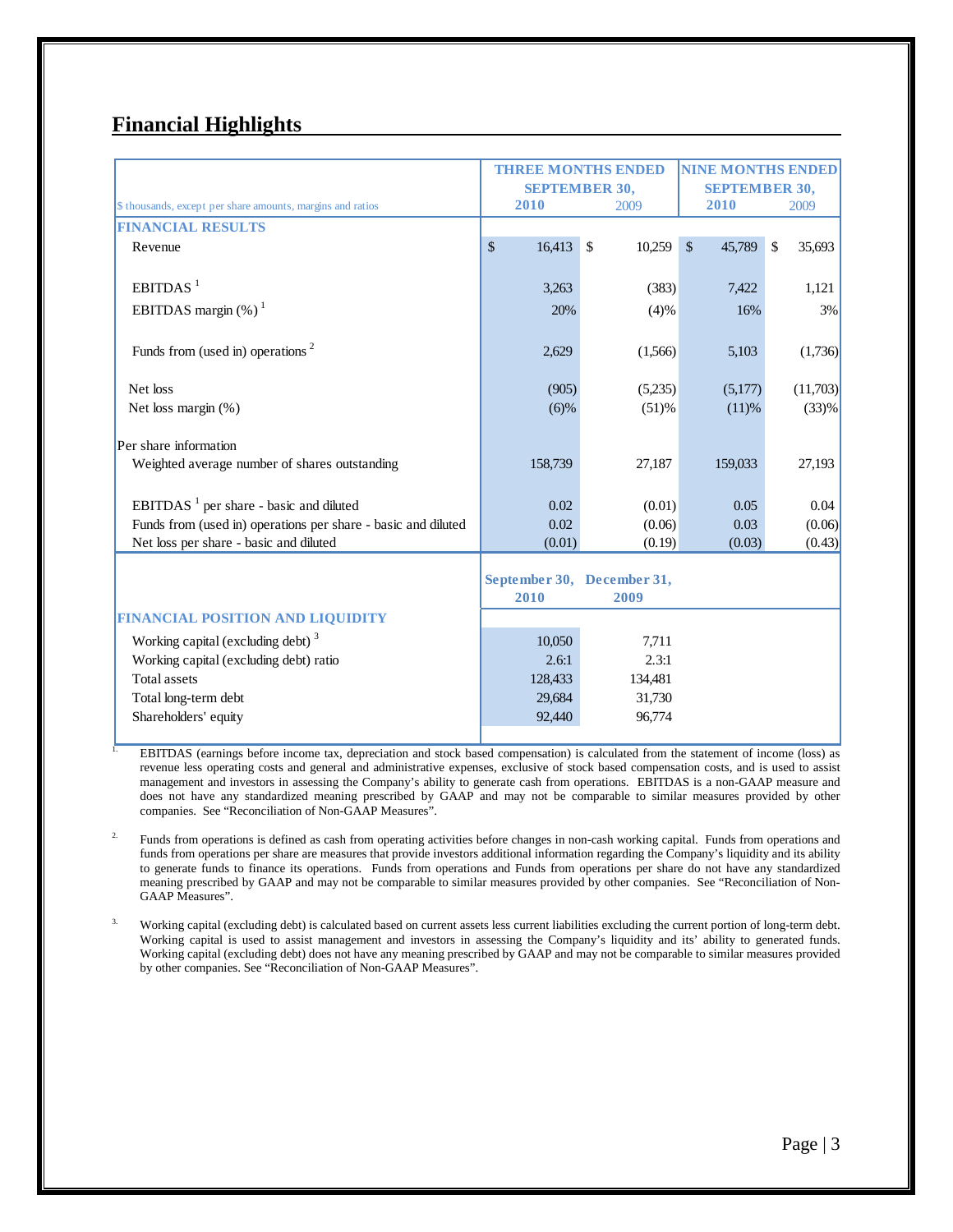## **Discussion of Financial Results**

|                                     | <b>THREE MONTHS ENDED</b> |        |                     |                                     | <b>NINE MONTHS ENDED</b> |  |  |  |
|-------------------------------------|---------------------------|--------|---------------------|-------------------------------------|--------------------------|--|--|--|
|                                     | <b>SEPTEMBER 30,</b>      |        |                     | <b>SEPTEMBER 30,</b>                |                          |  |  |  |
| \$ thousands, except margins        | 2010<br>2009              |        |                     | 2010                                | 2009                     |  |  |  |
| Revenue                             |                           |        |                     |                                     |                          |  |  |  |
| Well servicing                      | $\sqrt$                   | 12,710 | $\sqrt{2}$<br>7,794 | $\boldsymbol{\mathsf{S}}$<br>35,540 | $\sqrt$<br>25,240        |  |  |  |
| Other oilfield services             |                           | 3,703  | 2,465               | 10,249                              | 10,453                   |  |  |  |
|                                     |                           | 16,413 | 10,259              | 45,789                              | 35,693                   |  |  |  |
| Operating expenses                  |                           |        |                     |                                     |                          |  |  |  |
| Well servicing                      |                           | 7,774  | 5,458               | 22,761                              | 17,259                   |  |  |  |
| Other oilfield services             |                           | 2,455  | 1,993               | 6,956                               | 8,102                    |  |  |  |
|                                     |                           | 10,229 | 7,451               | 29,717                              | 25,361                   |  |  |  |
| Gross margin <sup>1</sup>           |                           | 6,184  | 2,808               | 16,072                              | 10,332                   |  |  |  |
| Gross margin % $1$                  |                           | 38%    | 27%                 | 35%                                 | 29%                      |  |  |  |
| General and administrative expenses |                           | 2,920  | 3,191               | 8,650                               | 9,211                    |  |  |  |
| EBITDAS <sup>2</sup>                |                           | 3,263  | (383)               | 7,422                               | 1,121                    |  |  |  |
| EBITDAS margin $(\%)$ <sup>2</sup>  |                           | 20%    | (4)%                | 16%                                 | $3\%$                    |  |  |  |
| Stock based compensation            |                           | 363    | 260                 | 954                                 | 774                      |  |  |  |
| Interest                            |                           | 655    | 1,839               | 2,431                               | 4,537                    |  |  |  |
| Depreciation and amortization       |                           | 3,151  | 2,753               | 9,214                               | 8,025                    |  |  |  |
| Net loss before taxes               |                           | (905)  | (5,235)             | (5,177)                             | (12,215)                 |  |  |  |

1. Gross margin is calculated from the statement of income (loss) as Revenue less operating costs and is used to assist management and investors in assessing the Company's financial results from operations excluding fixed overhead costs. Gross margin is a non-GAAP measure and does not have any standardized meaning prescribed by GAAP and may not be comparable to similar measures provided by other companies. See "Reconciliation of Non-GAAP Measures".

2. EBITDAS (earnings before income tax, depreciation and stock based compensation) is calculated from the statement of income (loss) as revenue less operating costs and general and administrative expenses, exclusive of stock based compensation costs, and is used to assist management and investors in assessing the Company's ability to generate cash from operations. EBITDAS is a non-GAAP measure and does not have any standardized meaning prescribed by GAAP and may not be comparable to similar measures provided by other companies. See "Reconciliation of Non-GAAP Measures".

**Revenue** for the third quarter of 2010 was \$16.4 million (Q3 2009 - \$10.3 million), up \$6.1 million or 60% from the prior period. The increase is directly related to increased utilizations. Of the \$6.1 million year over year increase, \$4.9 million is attributable to an increase in the Well Servicing segment with the remainder of the \$1.2 million increase attributable to the Other Oilfield Services segment. This is consistent with an increase in the Well Servicing segment's utilization rate to 52% in Q3 2010 from 34% in Q3 2009 and the Other Oilfield Services segment utilization rate of 33% in Q3 2010 compared to 20% in Q3 2009. The revenue in the Other Oilfield Services segment was mitigated somewhat by declining hourly and daily rates due to increased competition in the Other Oilfield Services segment as a result of depressed natural gas prices. In both the Well Servicing and Other Oilfield Services segment, 2010 utilization rates are recovering compared to 2009 as shown in the graph below.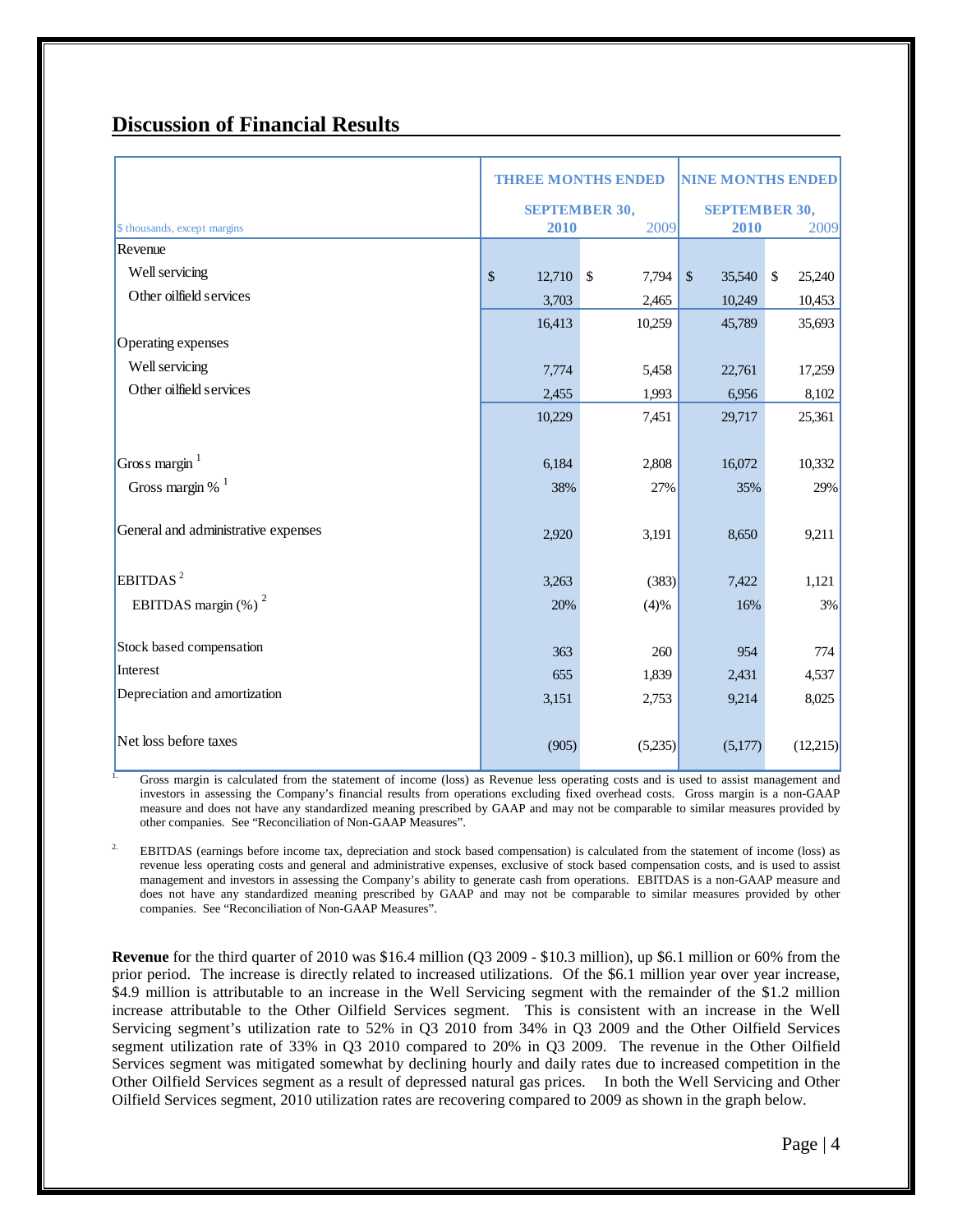



**Gross margin** in the third quarter of 2010 was \$6.2 million (Q3 2009 - \$2.8 million), up \$3.4 million or 120% from the prior period. The gross margin percentage also improved to 38% in the quarter compared to 27% in the third quarter of 2009 as a result of increased utilization and revenue in the Well Servicing segment and a greater emphasis on cost saving initiatives.

**General and administrative expenses** for the third quarter of 2010 was \$2.9 million (Q3 2009 - \$3.2 million), down \$0.3 million or 9% from the prior period as a result of a higher than normal bad debt expense in the 2009 with no similar experience in 2010.

The Company continues to make significant progress in 2010 towards improving the credit worthiness of its customers by focusing on providing services to larger, better financed exploration and production ("E&P") companies.

**EBITDAS** for the third quarter of 2010 was \$3.3 million (Q3 2009 -  $\$(0,4)$  million), up \$3.7 million or 952% from the prior period. The increase in EBITDAS is a direct result of increased activity levels and utilization rates in the Well Servicing segment increasing revenue by \$6.1 million or 60% compared to the prior period.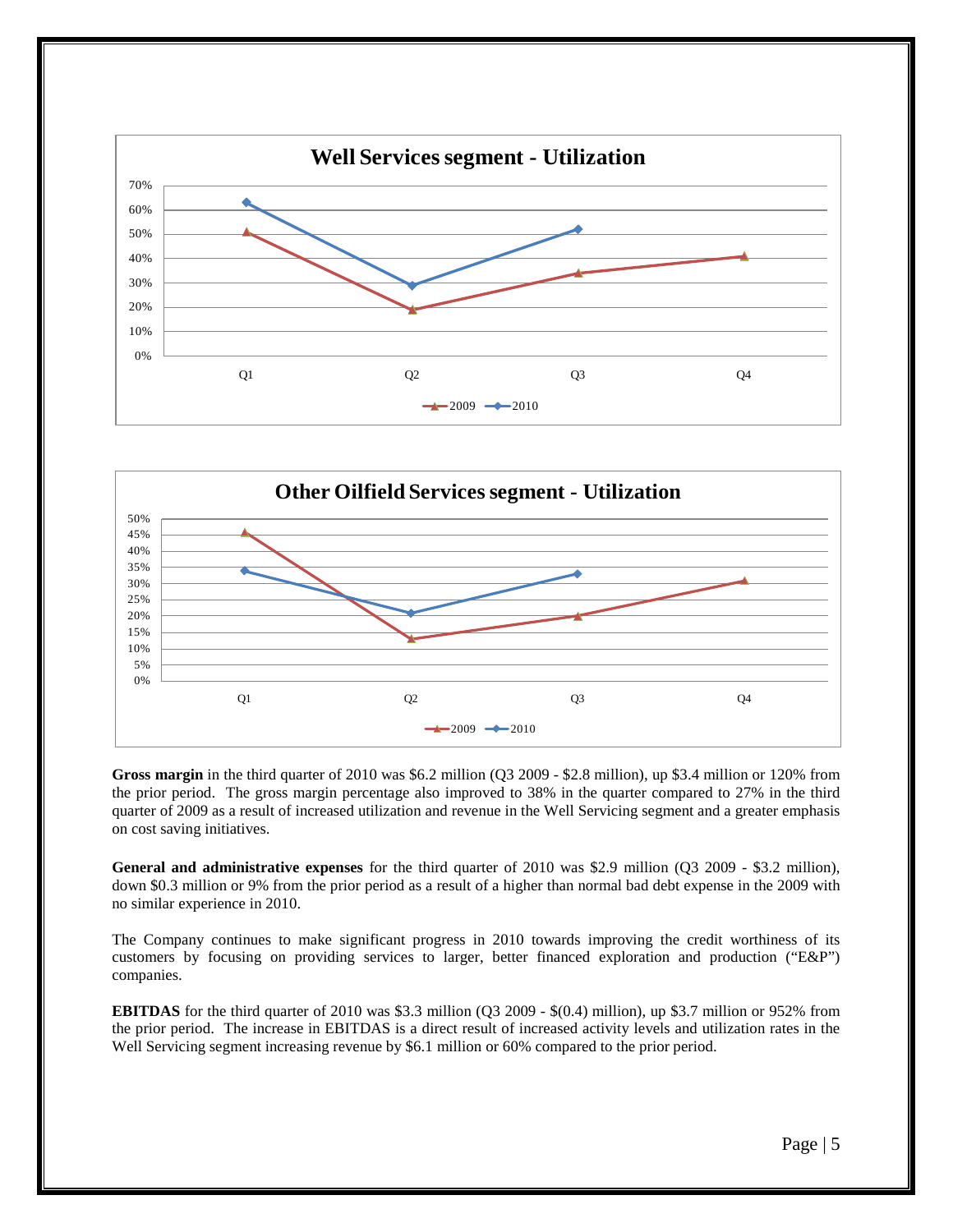**Stock based compensation** for the third quarter of 2010 was \$0.4 million (Q3 2009 - \$0.3 million), up \$0.1 million or 40% from the prior period. The increase is due to 8,522,209 million options outstanding on September 30, 2010 compared to 1,947,625 million options outstanding on September 30, 2009.

**Interest expense** for the third quarter of 2010 was \$0.6 million (Q3 2009 - \$1.8 million), down \$1.2 million or 67% from the prior period. Interest expense has decreased as a result of the reduction of the long-term debt by 50% from \$59.2 million at September 30, 2009 to \$29.7 million at September 30, 2010 primarily as a result of the proceeds in the rights offering of December 2009 being used to pay down the long-term debt. In addition, accretion expense has declined year over year as a result of less transaction costs to affect the new financing. Accretion expense included in interest expense for the three months ended September 30, 2010 was \$44,358 versus \$567,059 for the same period in 2009.

**Depreciation and amortization** for the third quarter of 2010 was \$3.2 million (Q3 2009 - \$2.8 million), up \$0.4 million or 14% from the prior period as a result of an increase of 18% in the utilization in the Well Servicing segment and, therefore, an increase in depreciation and amortization being incurred in this segment.

**Net loss** for the third quarter of 2010 was \$(0.9) million (Q3 2009 – \$(5.2) million); an improvement of \$4.3 million or 83% from the prior period. The decrease in net loss is a direct result of \$6.1 million or 60% increase in revenue in the third quarter of 2010 compared to the prior period due to an increase in well servicing activity levels and improved operating margins.

| \$ thousands, except per share amounts and equipment fleet |                     | 2010    |          |                           | 2009                                      |         |          | 2008                         |
|------------------------------------------------------------|---------------------|---------|----------|---------------------------|-------------------------------------------|---------|----------|------------------------------|
| <b>THREE MONTHS ENDING</b>                                 | <b>September 30</b> |         |          |                           | June 30 March 31 December 31 September 30 |         |          | June 30 March 31 December 31 |
| Revenue                                                    | \$<br>16.413        | \$9,254 | \$20,122 | $\mathbb{S}$<br>13,664 \$ | 10,259                                    | \$6,397 | \$19,037 | $\mathbb{S}$<br>18,447       |
| EBITDAS <sup>1</sup>                                       | 3,263               | 332     | 3,827    | 1,313                     | (383)                                     | (1,489) | 2,992    | 3,079                        |
| Net loss                                                   | (905)               | (3,492) | (779)    | (3,814)                   | (5,235)                                   | (5,228) | (1,240)  | (1,939)                      |
| Net loss per share: Basic and diluted                      | (0.01)              | (0.02)  | (0.00)   | (0.06)                    | (0.19)                                    | (0.18)  | (0.05)   | (0.07)                       |
| Total assets                                               | 128,433             | 126,369 | 137,192  | 134,481                   | 133,999                                   | 135,998 | 146,412  | 144,194                      |
| Total long-term debt                                       | 29,684              | 29,697  | 31,925   | 31,730                    | 59,182                                    | 58,647  | 58,227   | 55,419                       |
| Shareholders' equity                                       | 92,440              | 92,983  | 96,253   | 96,774                    | 67,921                                    | 72.896  | 77,865   | 78,879                       |
| Equipment fleet                                            |                     |         |          |                           |                                           |         |          |                              |
| Service rigs                                               | 46                  | 46      | 46       | 46                        | 46                                        | 44      | 44       | 41                           |
| Coil tubing                                                | 8                   | 8       | 8        | 8                         | 8                                         | 8       | 8        | 8                            |
| Snubbing                                                   | 8                   | 8       | 8        | 8                         | 8                                         | 8       | 8        | 8                            |
| Nitrogen tankers and pumpers                               | 14                  | 14      | 14       | 14                        | 14                                        | 14      | 14       | 14                           |
| Pressure testing                                           | 12                  | 12      | 12       | 12                        | 12                                        | 12      | 12       | 12                           |

# **Summary of Quarterly Data**

1. EBITDAS (earnings before income tax, depreciation and stock based compensation) is calculated from the statement of income (loss) as revenue less operating costs and general and administrative expenses, exclusive of stock based compensation costs, and is used to assist management and investors in assessing the Company's ability to generate cash from operations. EBITDAS is a non-GAAP measure and does not have any standardized meaning prescribed by GAAP and may not be comparable to similar measures provided by other companies. See "Reconciliation of Non-GAAP Measures".

**Revenue** for the third quarter of 2010 was \$16.4 million; an increase of \$6.1 million from the third quarter of 2009 and an increase of \$7.1 million from the second quarter of 2010. Revenues throughout 2009 were lower as a result of the economic downturn that began late in 2008. 2010 has seen the start of a recovery with year over year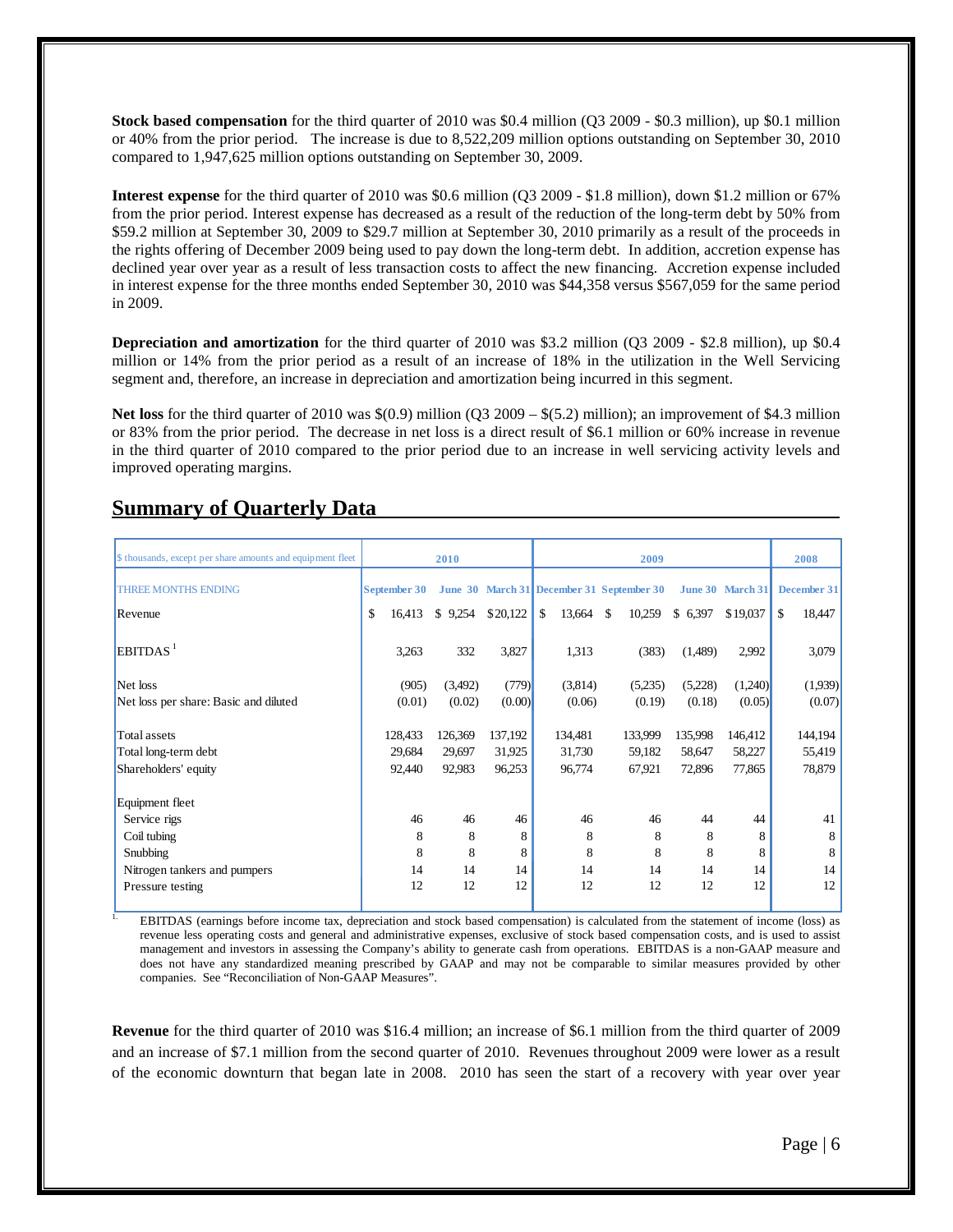increases in activity through all the quarters to date. The second quarter is always one of lower activity as a result of the wet spring conditions which prevent the movement of large equipment.

**EBITDAS** has increased year over year and from the second quarter. 2010 has seen an improvement in EBITDAS from negative amounts through all but two quarters of 2009 to a return to positive EBITDAS for all quarters to date for 2010. This is directly a result of increased revenue and activity sufficient to absorb facility and other fixed costs of the Company as well as cost control measures that were implemented throughout the economic downturn.

**Net loss** is declining as activity increases and with the lower interest costs being incurred by the Company as result of the refinancing completed in April 20, 2010. The Company had been in violation with the previous financial covenants and as a result was paying penalty interest of an additional 5%. The refinancing on April 20, 2010 included revised financial covenants that are achievable. In addition, the rights offering that closed in December of 2009 reduced the debt outstanding by 50%, thereby significantly reducing the corresponding interest.

**Total Assets** has remained consistent throughout the quarters with the only significant changes being the result of lower activity in the second quarter resulting in a lower accounts receivable balance and continued depreciation on the Company's fleet of equipment reducing the net book value.

**Total Liabilities** increased throughout the fourth quarter of 2008 and the first three quarters of 2009 as the Company drew on the full amount available under the term debt to complete a capital build program initiated in 2008. The rights offering closed in the fourth quarter of 2009 reduced the debt outstanding by 50% and increased equity. Since the close of the rights offering Total Liabilities has changed little as no principal repayments are required on the refinanced debt until April of 2011.

**Shareholders' Equity** increased by \$28.9 million from the third to fourth quarter of 2009 mainly as a result of the rights offering, partially offset by stock based compensation and the loss for the period. Shareholders' equity has changed little since the rights offering other than declines as a result of losses and increased stock based compensation. Stock based compensation has increased as a result of a net increase in options of 6,598,084 all of which were issued at \$0.25.

The Company's fleet of equipment has changed little since the completion of the capital build program in the third quarter of 2009.

|                                                                            |                     | 2010           |                 |                | 2009                     |                |                 | 2008               |
|----------------------------------------------------------------------------|---------------------|----------------|-----------------|----------------|--------------------------|----------------|-----------------|--------------------|
| \$ thousands, except ratios                                                | <b>SEPTEMBER 30</b> | <b>JUNE 30</b> | <b>MARCH 31</b> |                | DECEMBER 31 SEPTEMBER 30 | <b>JUNE 30</b> | <b>MARCH 31</b> | <b>DECEMBER 31</b> |
| Current assets                                                             | 16,358              | 11,518         | 19,521          | 13,689         | 11,433                   | 10,373         | 19,742          | 21,622             |
| Current liabilities (excluding debt)                                       | 6,308               | 3,689          | 9,014           | 5,977          | 6,896                    | 4,454          | 9,995           | 9,384              |
| Working capital (excluding debt)<br>Working capital (excluding debt) ratio | 10,050<br>2.6:1     | 7,829<br>3.1:1 | 10,507<br>2.2:1 | 7,712<br>2.3:1 | 4,537<br>1.6:1           | 5.919<br>2.3:1 | 9,747<br>2.0:1  | 12,238<br>2.3:1    |
| Long-term debt                                                             | 29,684              | 29,697         | 31,925          | 31,730         | 59,182                   | 58,647         | 58,227          | 55,419             |
| Shareholders' equity                                                       | 92,440              | 92,983         | 96,253          | 96,774         | 67,921                   | 72,897         | 77,865          | 78,879             |
| Debt to equity                                                             | 0.32                | 0.32           | 0.33            | 0.33           | 0.87                     | 0.80           | 0.75            | 0.70               |

## **Financial Resources and Liquidity**

1. Working capital (excluding debt) is calculated based on current assets less current liabilities excluding the current portion of long-term debt. Working capital is used to assist management and investors in assessing the Company's liquidity and its' ability to generated funds. Working capital (excluding debt) does not have any meaning prescribed by GAAP and may not be comparable to similar measures provided by other companies. See "Reconciliation of Non-GAAP Measures".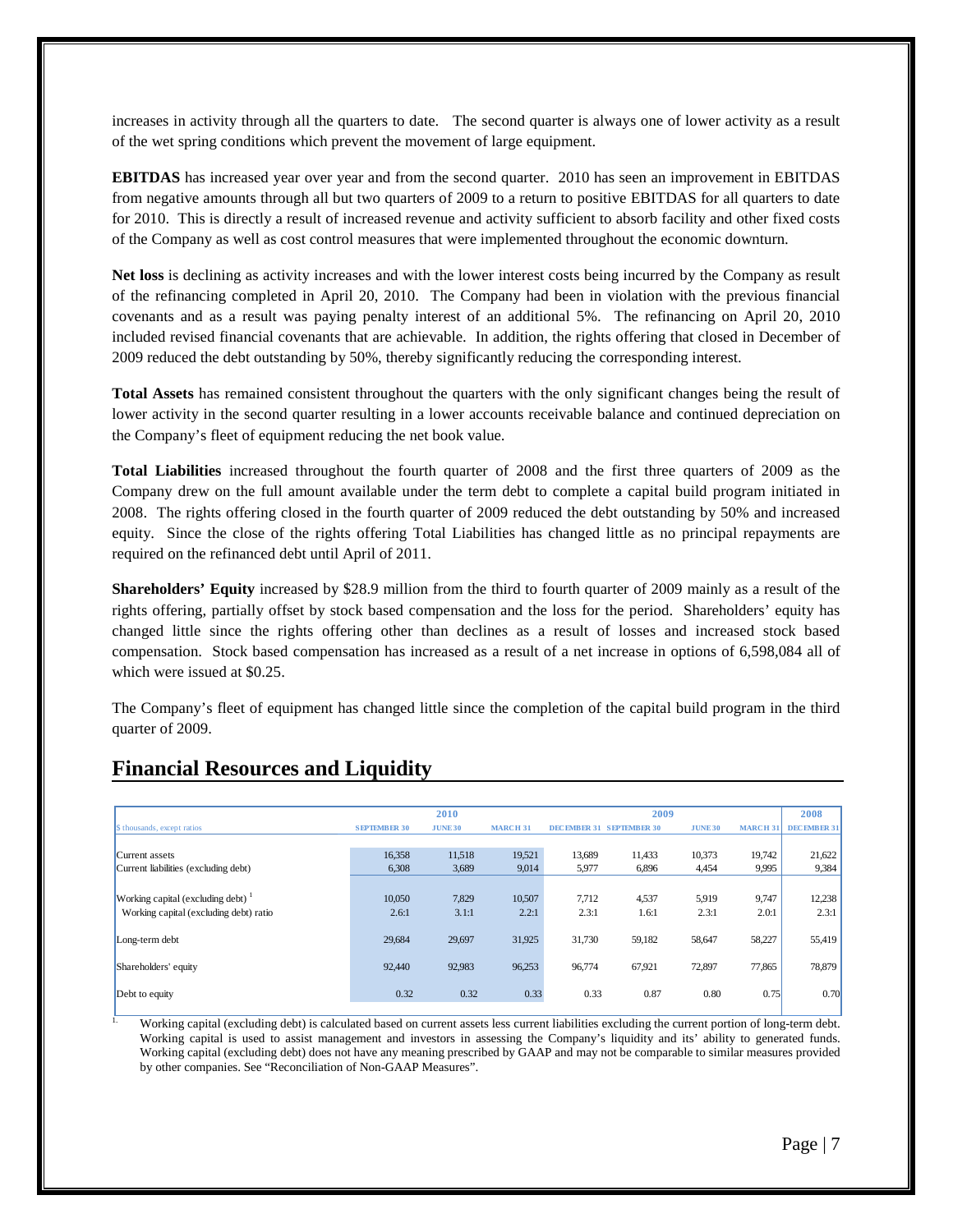**Working capital** (excluding debt) on September 30, 2010 was \$10.0 million (December 31, 2009 - \$7.7. million). The working capital (excluding debt) ratio of 2.6:1 (December 31, 2009 – 2.3:1) indicates that the Company remains in a strong liquidity position.

**Long-term Debt** on September 30, 2010 was \$29.7 million (December 31, 2009 - \$31.7 million). The Company has an operating facility to a maximum of \$10.0 million at an interest rate ranging from prime plus 1.25% to 2.0% with a general security agreement against accounts receivable and a second charge over all other assets. At September 30, 2010, \$1.6 million was drawn on this operating facility resulting in additional availability of \$5.1 million. In April 2010, the Company also secured a term debt facility of \$30.0 million. This long-term debt facility is for a period of three years with interest only payments in the first year, monthly principal payments of \$500,000 in the second year, commencing April 2011, and \$750,000 in the third year, commencing April 2012. This term debt has a fixed interest rate of 8.045% and is secured with a first charge over fixed assets, a general security agreement over all remaining assets and an assignment of insurance. Deficiencies, if any, in the working capital, ongoing operations and capital expenditures, will be managed by existing funds from operations and the availability of the operating facility and proposed future financings.

**Shareholders' equity** on September 30, 2010 was \$92.4 million (December 31, 2009 - \$96.8 million), a decrease of \$4.3 million from December 31, 2009. As of September 30, 2010 and November 23, 2010, the Company had 158,739,363 common shares outstanding. During the nine months ended September 30, 2010, the Company redeemed the following common shares:

• On June 28, 2010, 444,701 common shares were cancelled as consideration for a shareholder loan.

The Company has 8,522,209 stock options outstanding as at September 30, 2010 and November 23, 2010. During the nine months ended September 30, 2010, the Company issued the following stock options:

- On April 29, 2010, an aggregate of 5,466,000 stock options were issued to employees, officers and directors;
- On June 18, 2010, an aggregate of 250,000 stock options were issued to key employees and directors of the Company;
- On July 20, 2010, an aggregate of 1,500,000 options were issued to directors of the Company;
- On September 3, 2010, an aggregate of 30,000 options were issued to management; and
- On October 7, 2010, an aggregate of 100,000 options were issued to management.
- To date, an aggregate of 747,916 stock options have expired as a result of departing employees and directors

**Debt to equity** was 0.3:1 as at September 30, 2010 compared to 0.3:1 as at December 31, 2009 indicating the Company remains conservative in its use of leverage.

# **Funds from Operations**

|                                              | <b>THREE MONTHS ENDED</b> |         |  |              | <b>NINE MONTHS ENDED</b> |                      |   |          |  |
|----------------------------------------------|---------------------------|---------|--|--------------|--------------------------|----------------------|---|----------|--|
|                                              | <b>SEPTEMBER 30,</b>      |         |  |              |                          | <b>SEPTEMBER 30,</b> |   |          |  |
| <b>S</b> thousands                           |                           | 2010    |  | 2009         |                          | 2010                 |   | 2009     |  |
| Cash flows from operating activities         | <sup>\$</sup>             | (1,097) |  | $(1,473)$ \$ |                          | 3,055                | S | 1,442    |  |
| Add: Change in non-cash working capital      |                           | 3,726   |  | (93)         |                          | 2,048                |   | (3,178)  |  |
| Funds from (used in) operations <sup>1</sup> |                           | 2,629   |  | (1,566)      |                          | 5,103                |   | (1,736)  |  |
| Capital expenditures                         |                           | (377)   |  | (5,017)      |                          | (638)                |   | (13,402) |  |

1. Funds from operations is defined as cash from operating activities before changes in non-cash working capital. Funds from operations and funds from operations per share are measures that provide investors additional information regarding the Company's liquidity and its ability to generate funds to finance its operations. Funds from operations and Funds from operations per share do not have any standardized meaning prescribed by GAAP and may not be comparable to similar measures provided by other companies. See "Reconciliation of Non-GAAP Measures".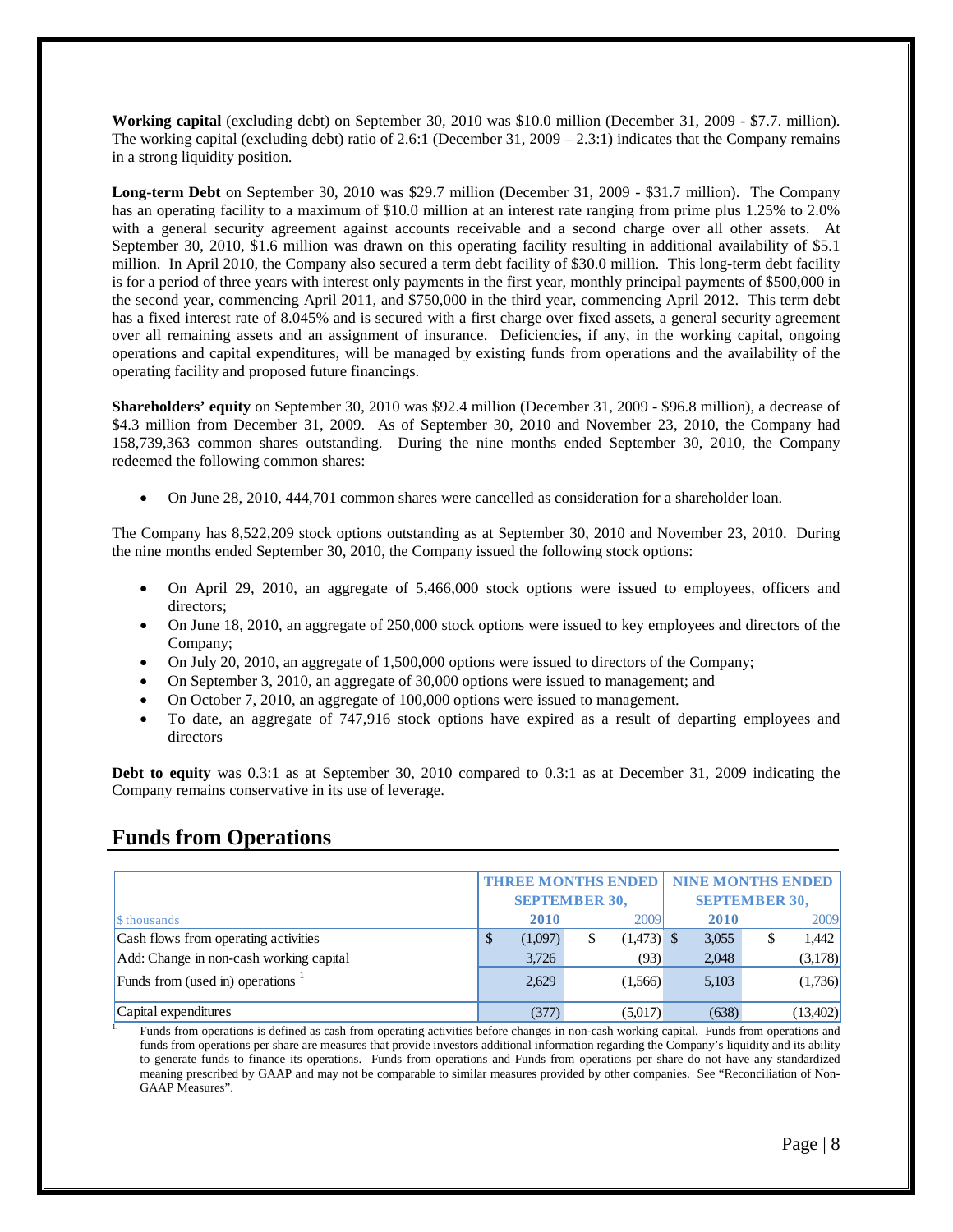**Funds from (used in) operations** for the third quarter of 2010 were \$2.6 million (Q3 2009 - \$(1.5) million, up \$4.1 million from the prior period. For the nine month period, the Company generated \$5.1 million in funds from operations, compared to (\$1.7) million used in operations in 2009, an increase of \$6.8 million. No principal payments on long-term debt were required during the quarter.

**Capital expenditures** for the third quarter of 2010 were \$0.4 million; \$0.2 million of which relate to improvements to the service rig fleet; \$0.1 million in improvements to the snubbing fleet and \$0.1 million in improvements to the computer hardware and software utilized by the Company.

## **Commitments and Contingencies**

Beginning in April 2011, the Company is committed to monthly principal payments of \$500,000 in relation to the long-term debt.

On August 28, 2010 the Company was charged with five counts under the Occupational Health and Safety Act relating to an incident from 2008. The Company has not recorded a liability for this contingency since the likelihood and amount of any potential loss cannot be reasonably estimated.

## **Critical Accounting Estimates**

This MD&A of the Company's financial condition and results of operations is based on the financial statements which are prepared in accordance with Canadian GAAP. The presentation of these financial statements in conformity with Canadian GAAP requires management to make estimates and assumptions that affect the reported amounts of assets, liabilities and the disclosure of contingent liabilities at the date of the financial statements and the reported revenues and expenses during the reporting period. These estimates are based on experience and assumptions that are believed to be reasonable under the circumstances. Although care has been taken, anticipating future events cannot be done with certainty, therefore actual results may vary from these estimates over time as more accurate information is available and as the Company's operating environment changes.

### *Impairment of Long-Lived Assets*:

Long-lived assets, including property and equipment and intangible assets, comprise a majority of the Company's assets. Management reviews the carrying values of these assets for impairment periodically or whenever events or changes in circumstance indicate that their carrying value may not be recoverable. When this occurs, management performs various tests to see if the net carrying value differs from fair value, and if the fair value is less than the carrying value, the asset would be considered to be impaired, and an impairment loss would be recognized to reduce the asset's carrying value to its estimated fair value. The downturn seen in 2009 was seen as such a circumstance, and as a result a test for impairment of long-lived assets was conducted. The test for impairment focused on the forecasting model developed for use in refinancing, combined with an independent valuation that was done on the Company's assets for financing. To determine whether impairment occurred, Management evaluated the future estimated cash flows expected over the next 10 years. The starting base for the forecast was the three-year forecast provided to various firms in order to negotiate a replacement credit facility. From 2013 to 2015 a 5% growth in both revenues and expenses was assumed; for 2016 and 2017 a 2% growth in revenues and expenses was forecasted, and a 1% increase for 2018 and 2019. In addition to the non-discounted cashflow analysis, Management compared the value of the assets and intangibles to the results of an asset valuation done by an independent valuation firm.

### *Depreciation and Amortization:*

The Company's property, plant, equipment and intangibles are depreciated and amortized over estimated useful life using both straight line and unit-of-production methods.

The estimates may change over time as more useful information becomes available, market conditions shift or other factors change the estimated useful life of the assets.

### *Stock Based Compensation:*

Stock based compensation expense associated with the stock-option rights granted to directors and employees is calculated based on assumptions using the Black-Scholes option pricing model to produce an estimate of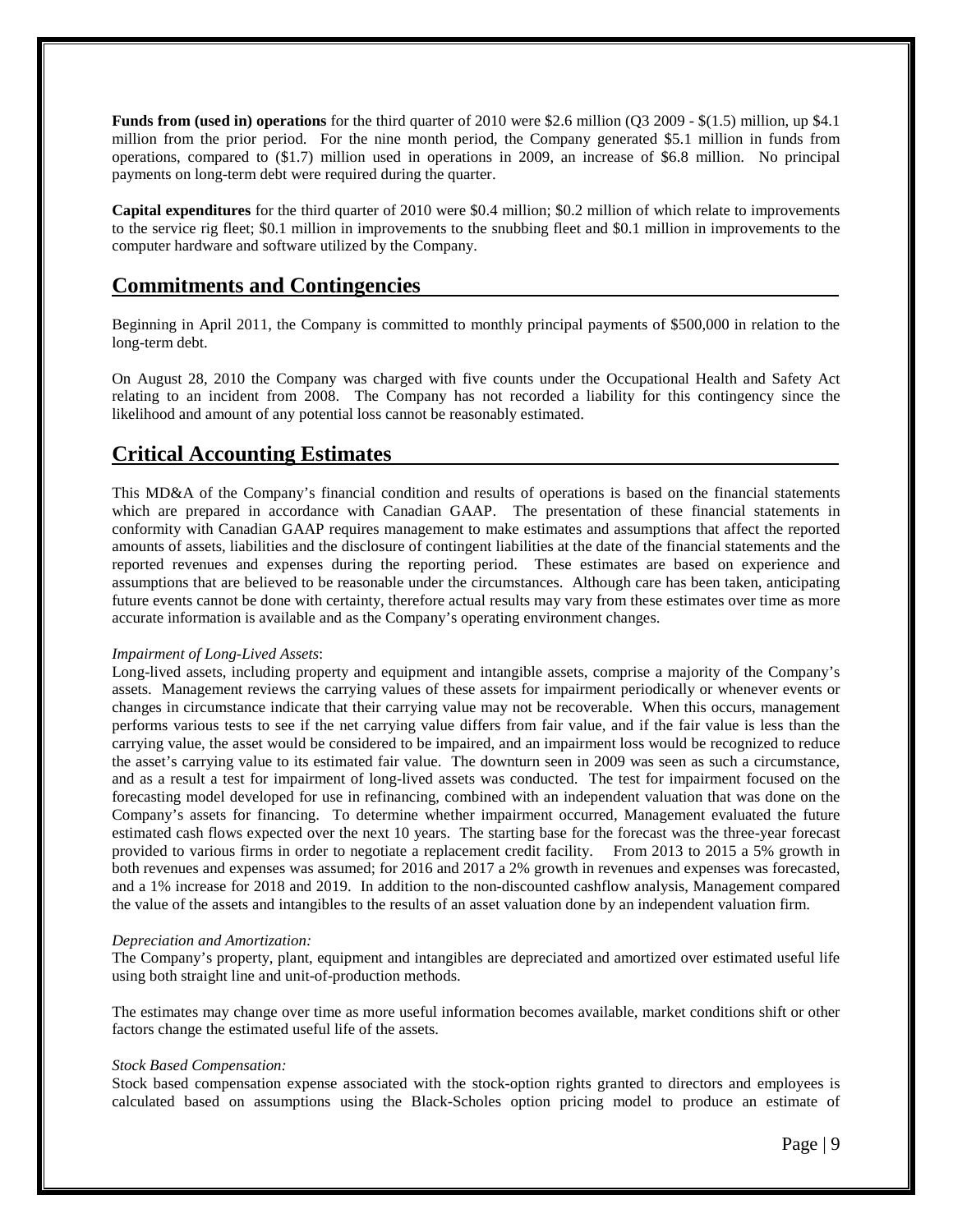compensation. This estimate may vary due to changes in the Black-Scholes variables, which include the risk free rate of return, the share price volatility and the rates of forfeiture.

## **Risk Management**

#### *Business Risk*:

Activity in the oil and gas industry is subject to a range of external factors that are difficult to actively manage, including resource demand, commodity pricing and climate. The Company seeks to mitigate these risks by monitoring its balance sheet and remaining responsive to changes in industry dynamics.

The Company has a comprehensive insurance policy to help safeguard its assets, operations and employees. This is reviewed annually and revised as changes in circumstances warrant.

#### *Credit Risk:*

The Company's policy is to enter into agreements with customers that are well-established and well-financed within the oil and gas industry. There is always a risk relating to the financial stability of customers and their ability to pay. Management will continue to periodically assess the credit worthiness of all its customers and views the credit risk on its accounts receivable as normal for its industry.

In 2008 management anticipated that the economic downturn would continue throughout most of 2009, resulting in an increased credit risk as companies struggled to meet obligations as access to capital markets and debt financing became increasingly difficult. To mitigate this risk, management focused their marketing efforts with larger companies that had stronger balance sheets and positive cash flows. Analysis of the top ten customers for the nine months ended September 30, 2010, shows that eight of the top ten indeed were larger producers who paid reliably throughout the year. The Company has provided for approximately 55% of its accounts receivable in excess of 90 days and is confident at this time the remaining amounts not provided for will be collected and the provision is an accurate assessment of the credit risk exposure to the Company

#### *Liquidity Risk:*

Liquidity risk relates to the risk that the Company will encounter difficulty in meeting its financial obligations. The credit facilities available as at September 30, 2010, consisted of term facilities totaling \$30.0 million and an operating line margined for accounts receivable to a maximum of 10.0 million. The term debt is for three years with the first year requiring payments of interest only, the second year requiring monthly principal payments of \$500,000 per month plus interest and the third year requiring monthly principal payments of \$750,000 per month plus interest. The term debt is subject to interest at a fixed rate of 8.045% for the term.

The Company may be exposed to liquidity risk if it is unable to collect its trade accounts receivable balances in a timely manner which could in turn impact the Company's long-term ability to meet commitments under the new facilities. In order to manage this liquidity risk, the Company actively monitors all accounts receivable to maintain accounts outstanding over 60 days to less than 25 percent of the total balance. As at September 30, 2010, the balance of trade accounts receivable in excess of 90 days was \$836,683, representing approximately 9% of the trade accounts receivable balance, of this amount \$456,233 has been provided for as an allowance for bad debts. A structure is maintained that focuses on growth of the Company while ensuring viability for stakeholders. Finally, in an effort to combat the seasonality of the oilfield business and reduce long-term liquidity risk exposure, the Company regularly reviews its cash availability and whenever the conditions permit, the excess cash is applied to the debt outstanding.

#### *Market Risk:*

Market risk is comprised of foreign currency risk and interest rate risk.

#### *Foreign Currency Risk:*

Foreign currency risk arises from the fluctuations in foreign exchange rates and the degree of volatility of these rates relative to the Canadian dollar. The Company is not significantly exposed to foreign currency risk.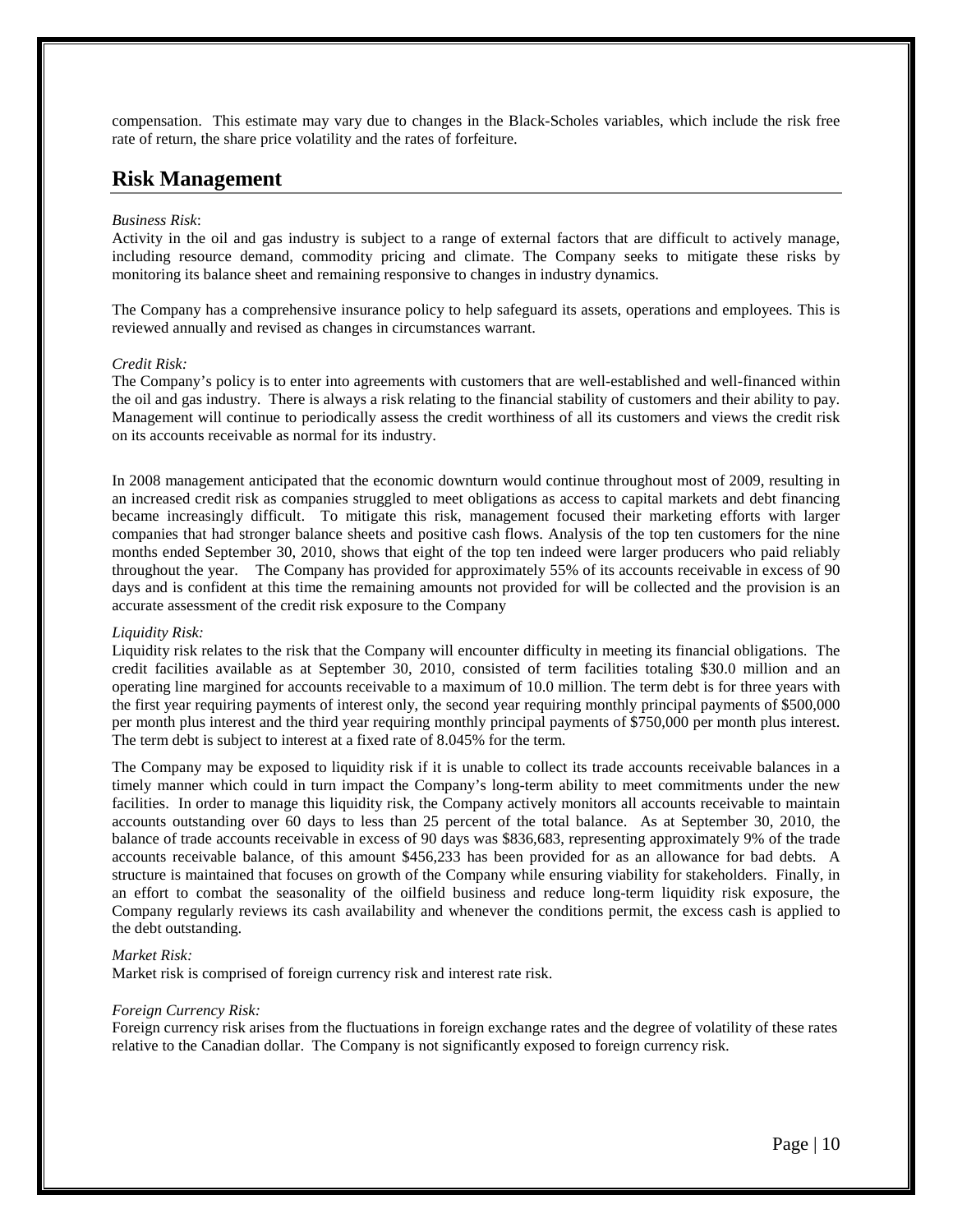#### *Interest Rate Risk:*

The Company is exposed to sudden increases in interest rate changes as the operating facility entered into by the Company subsequent to year end is variable based on prime lending rates. Prior to the Company securing a new operating facility and term debt facility, all debt was subject to variable interest rates. Although this did benefit the Company throughout 2008 and 2009, there was a risk that prime rate could increase over time. The term facility the Company secured on April 20, 2010, is fixed for three years at 8.045%. As a result, the Company has minimized its exposure to interest rate risk for the next three years on this debt. The operating line secured by the Company is at a variable rate based on prime. The Company remains exposed to interest rate risk on the operating line. For the three and nine months ended September 30, 2010, a one percent change in the prime lending rate would have impacted net income by \$3,694 and \$85,535 respectively.

### *Supplier Risk*:

In the past, the Company had a large portion of its service rig and associated equipment manufactured by a single provider. In order to mitigate the risk of short-term vulnerability should the supplier experience unusual production disruptions or labour disputes, the Company has begun utilizing several suppliers to provide various components of a total package. Suppliers are selected for various components based on their reputation in their respected industry, price and quality of the product produced.

### *Seasonal Risk*:

The level of activity in the oilfield service industry is influenced by seasonal weather patterns. During the spring months, wet weather and the spring thaw make the ground unstable. Consequently, municipalities and provincial transportation departments enforce road bans that restrict the movement of service equipment which reduces activity levels and places an increased level of importance on the location of the Company's equipment prior to imposition of road bans. The timing and length of road bans is dependent on the weather conditions leading to the spring thaw and weather conditions during the thaw period. The Company's business results depend, at least in part, upon the severity and duration of the Canadian winter and the spring thaw which may lead to reduced oil and gas exploration activity and corresponding declines in the demand for the Company's service equipment during those times.

### *Competitive Conditions:*

The operating climate within the Western Canadian Sedimentary Basin is very competitive, resulting in fluctuations of price and utilization rates. The Company attempts to mitigate these risks by creating a good working relationship with its customers and focusing on longer term contracts.

## **Changes in Accounting Policies**

CWC will be required to report its results in accordance with IFRS beginning with the three month period ending March 31, 2011. The Company continues to be on schedule with the IFRS transition activities, and expects that the adoption of IFRS in 2011 will not have a significant impact or influence on the Company's business, operations or strategies.

The Company continues to monitor any new or amended IFRSs issued by the International Accounting Standards Board that could affect the choices of accounting policies.

CWC is currently preparing its IFRS opening balance sheet and considering the specific optional exemptions within IFRS 1, "First-time Adoption of International Financial Reporting Standards". In terms of education and financial reporting expertise, the transition plan incorporates the tasks that are necessary to establish IFRS knowledge at all levels of the Company's business. CWC has been working with key finance and operational staff since 2009, and will continue to do so throughout 2010 and 2011. The IFRS education activities will include an IFRS awareness session with CWC's Board and/or Audit Committee in 2010, which included the timeline for implementation, the implications of IFRS standards to the business and an overview of the potential impact to the financial statements. Management will continue to provide updates to the Audit Committee each quarter throughout 2010 and 2011.

During 2009, the Company evaluated the effects of IFRS on its treatment of revenues, operating expenses, current assets and current liabilities and determined that no material changes would result from the transition from Canadian GAAP to IFRS in these areas. Currently, the Company continues to work alongside the engineering department on the componentization of the equipment and currently has several key assets within the Company's fleet completed with no financial adjustment required to date in this area. The Company is also working to restate its stock based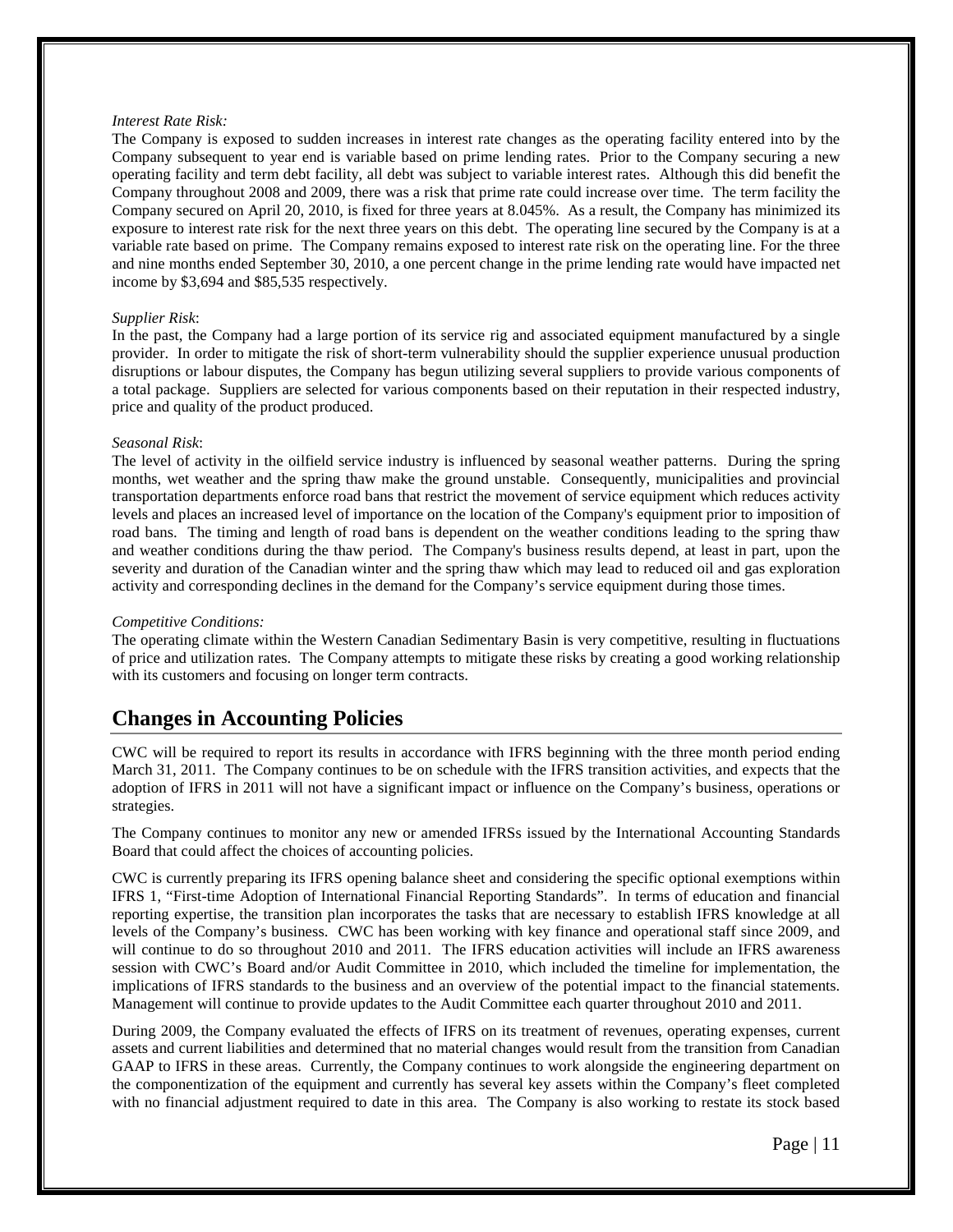compensation calculation to account for the changes under IFRS. Because the Company's stock plan vests equally over three years, each vesting period must be treated as a separate tranche under IFRS. This change along with the requirement to estimate forfeiture will result in a financial statement impact on adjustment though the Company has not yet quantified the amount. The Company also has vehicle leases that were reported under Canadian GAAP as operating leases that are currently being assessed to determine if they will require reclassification as Capital leases under IFRS. Beyond the areas mentioned above, the Company does not anticipate any further significant adjustments to be required on transition. The Company is also focusing a significant portion of the plan on effects of the changes to impairment testing and evaluating the effect this will have on results.

As the Company remains in Phase Two of the conversion plan which involves identification and evaluation of the significant accounting policies that relate to each major conversion area, and has not yet finalized its accounting policy choices, the Company has not yet quantified the impact of IFRS on its financial statements.

## **Reconciliation of Non-GAAP Measures**

|                                                                                        | <b>THREE MONTHS ENDED</b>          |                      | <b>NINE MONTHS ENDED</b>             |          |  |
|----------------------------------------------------------------------------------------|------------------------------------|----------------------|--------------------------------------|----------|--|
|                                                                                        | 2010                               | <b>SEPTEMBER 30,</b> | <b>SEPTEMBER 30,</b><br>2010<br>2009 |          |  |
| \$ thousands<br><b>NON-GAAP MEASURES</b>                                               |                                    | 2009                 |                                      |          |  |
|                                                                                        |                                    |                      |                                      |          |  |
| $1$ EBITDAS:                                                                           |                                    |                      |                                      |          |  |
| Net loss before taxes                                                                  | (905)                              | (5,235)              | (5,177)                              | (12,215) |  |
| Add:                                                                                   |                                    |                      |                                      |          |  |
| Depreciation and amortization                                                          | 3,150                              | 2,753                | 9,214                                | 8,025    |  |
| Interest                                                                               | 655                                | 1,839                | 2,431                                | 4,537    |  |
| Stock based compensation                                                               | 363                                | 260                  | 954                                  | 774      |  |
| <b>EBITDAS</b>                                                                         | 3,263                              | (383)                | 7,422                                | 1,121    |  |
|                                                                                        |                                    |                      |                                      |          |  |
| $2$ Funds from (used in) operations:<br>Cash flows from (used in) operating activities |                                    | (1,473)              |                                      |          |  |
| Less:                                                                                  | (1,097)                            |                      | 3,055                                | 1,442    |  |
| Change in non-cash working capital                                                     | (3,726)                            | 93                   | (2,048)                              | 3,178    |  |
|                                                                                        |                                    |                      |                                      |          |  |
| Funds flow from (used in) operations:                                                  | 2,629                              | (1,566)              | 5,103                                | (1,736)  |  |
|                                                                                        |                                    |                      |                                      |          |  |
| <sup>3</sup> Gross margin:<br>Revenue                                                  | 16,413                             | 10,259               | 45,789                               | 35,693   |  |
| Less:                                                                                  |                                    |                      |                                      |          |  |
| Operating expenses                                                                     | 10,229                             | 7,451                | 29,717                               | 25,361   |  |
|                                                                                        |                                    |                      |                                      |          |  |
| Gross margin                                                                           | 6,184                              | 2,808                | 16,072                               | 10,332   |  |
|                                                                                        |                                    |                      |                                      |          |  |
|                                                                                        |                                    |                      |                                      |          |  |
|                                                                                        | September 30, December 31,<br>2010 | 2009                 |                                      |          |  |
|                                                                                        |                                    |                      |                                      |          |  |
| <sup>4</sup> Working capital (excluding debt):                                         |                                    |                      |                                      |          |  |
| <b>Current Assets</b>                                                                  | 16,358                             | 13,689               |                                      |          |  |
| Less: Current Liabilities                                                              | 9,308                              | 7,683                |                                      |          |  |
| Add: Current portion of long-term debt                                                 | 3,000                              | 1,705                |                                      |          |  |
| Working capital (excluding debt)                                                       | 10,050                             | 7,711                |                                      |          |  |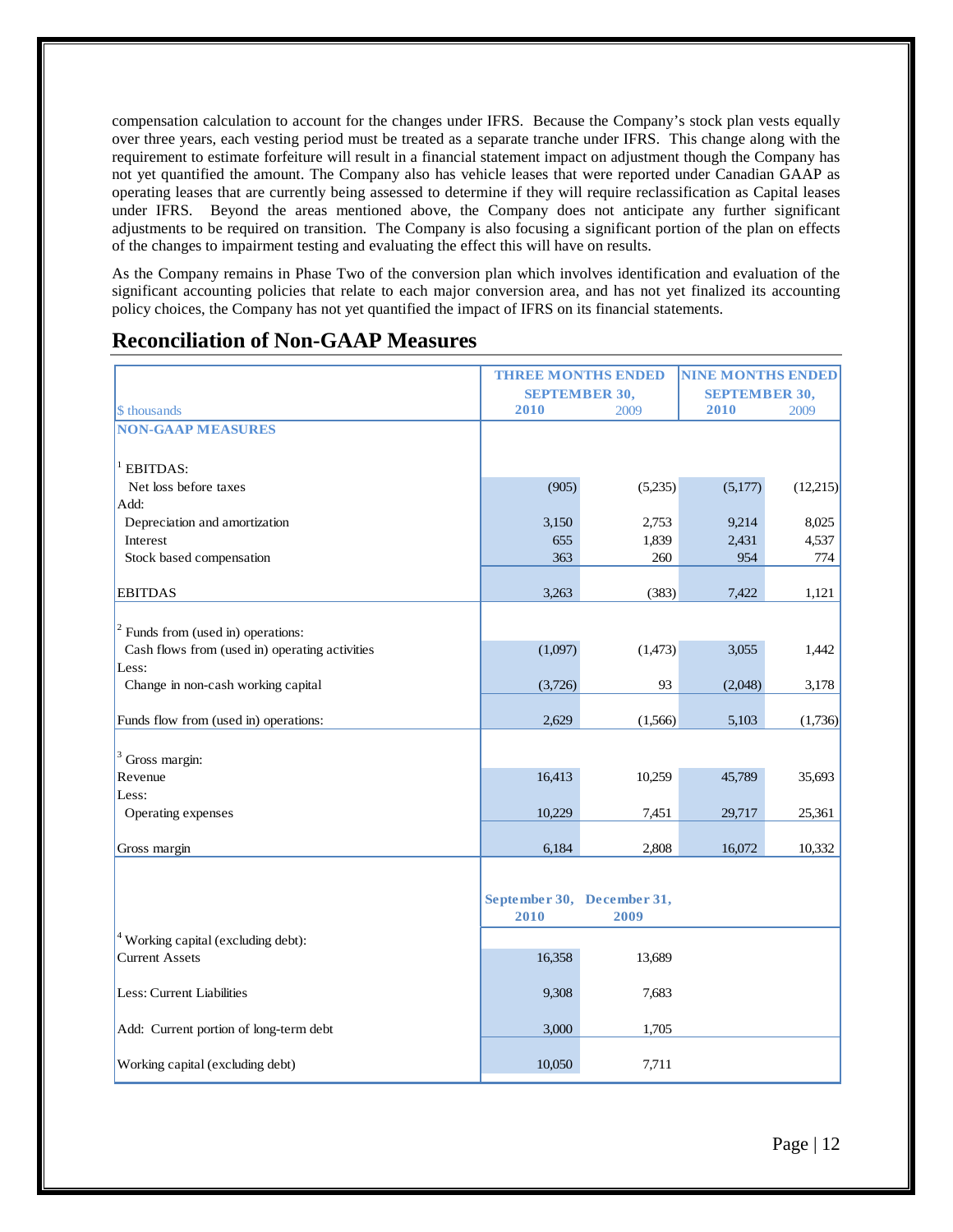## **Outlook**

Despite the wet weather conditions prevailing in the third quarter of 2010, CWC experienced an increase in oilrelated activities and utilization and anticipates that such activity levels will continue into the fourth quarter of 2010 and in to 2011. Petroleum Services Association of Canada ("PSAC") is forecasting an 8% increase in drilling activity to 12,250 wells in 2011and that oil prices will remain at levels necessary to encourage drilling in areas such as Saskatchewan and northeast Alberta. Conversely, PSAC anticipates that gas prices will remain relatively low and without improvement through 2011, leading to a projected 11% drop in the conventional shallow gas drilling area of southeast Alberta. CWC is presently dedicating 90% of its Well Servicing fleet to oil-related activities and 10% to natural gas, enabling it to capitalize on a continuing strong oil price. As an example, the Company's recent expansion and relocation of service rigs to its facilities in Grande Prairie, Alberta to service the Peace River Arch and the emerging Pekisko play at Judy Creek as well as Weyburn, Saskatchewan to service the Bakken play, is expected to continue through the end of 2010 and into 2011. The Company is also well positioned to benefit from the increased activity levels in the Cardium play through its operational head office in Red Deer, Alberta and the continued oil-related activity in the Viking play with its facilities in Provost, Alberta.

In early October and November 2010, the Company accepted the resignation of its President and Chief Executive Officer and of its Vice President, Finance and Chief Financial Officer and appointed Mr. Duncan Au, a member of CWC's Board of Directors, as interim President and Chief Executive Officer. Mr. Au has extensive experience in the energy services sector and has been instrumental in formulating strategies for cost reduction and business rationalization since joining the Company's Board of Directors in July 2010.

CWC is well positioned to capitalize on improved oil-related activities in the WCSB, with a strong balance sheet, working capital (excluding debt) of 2.6:1 and no significant maturities under its bank credit facility until April 2013.